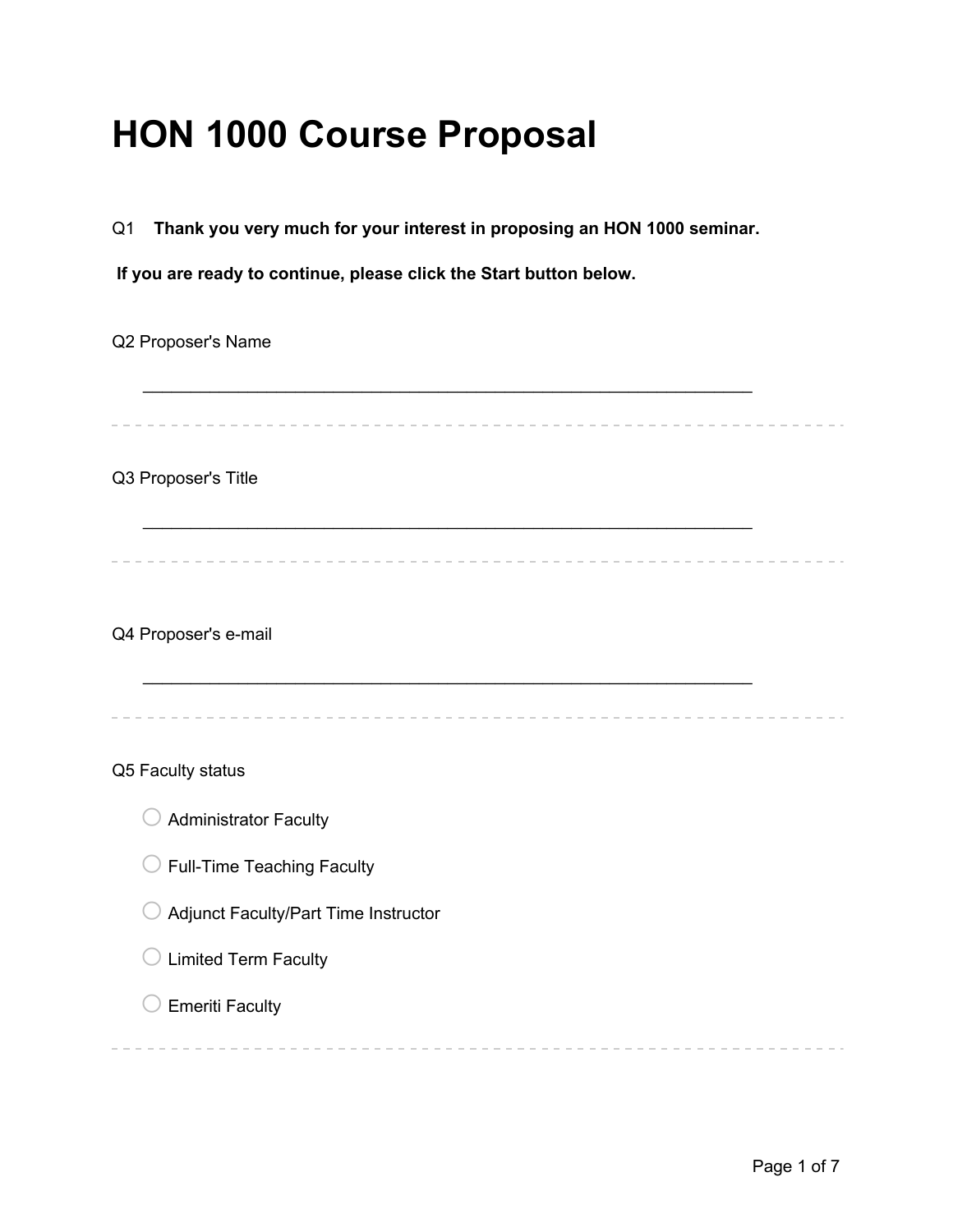### Q6 Department

 $\mathcal{L}_\text{max} = \mathcal{L}_\text{max} = \mathcal{L}_\text{max} = \mathcal{L}_\text{max} = \mathcal{L}_\text{max} = \mathcal{L}_\text{max} = \mathcal{L}_\text{max} = \mathcal{L}_\text{max} = \mathcal{L}_\text{max} = \mathcal{L}_\text{max} = \mathcal{L}_\text{max} = \mathcal{L}_\text{max} = \mathcal{L}_\text{max} = \mathcal{L}_\text{max} = \mathcal{L}_\text{max} = \mathcal{L}_\text{max} = \mathcal{L}_\text{max} = \mathcal{L}_\text{max} = \mathcal{$ 

 $\mathcal{L}_\text{max} = \mathcal{L}_\text{max} = \mathcal{L}_\text{max} = \mathcal{L}_\text{max} = \mathcal{L}_\text{max} = \mathcal{L}_\text{max} = \mathcal{L}_\text{max} = \mathcal{L}_\text{max} = \mathcal{L}_\text{max} = \mathcal{L}_\text{max} = \mathcal{L}_\text{max} = \mathcal{L}_\text{max} = \mathcal{L}_\text{max} = \mathcal{L}_\text{max} = \mathcal{L}_\text{max} = \mathcal{L}_\text{max} = \mathcal{L}_\text{max} = \mathcal{L}_\text{max} = \mathcal{$ 

. . . . . . . . . . . . . . .

#### Q7 Department Chair Name

#### Q8 Department Chair e-mail

#### Q9 College/Unit

- O Andrew Young School of Policy Studies
- $\bigcirc$  College of the Arts
- ◯ College of Arts & Sciences
- O College of Education & Human Development
- $\bigcirc$  College of Law
- $\bigcirc$  Lewis College of Nursing and Health Professions
- $\bigcirc$  School of Public Health
- $\bigcirc$  Institute for Biomedical Sciences
- $\bigcirc$  J. Mack Robinson College of Business
- $\bigcirc$  University Library
- $\bigcirc$  Administrative Units/Other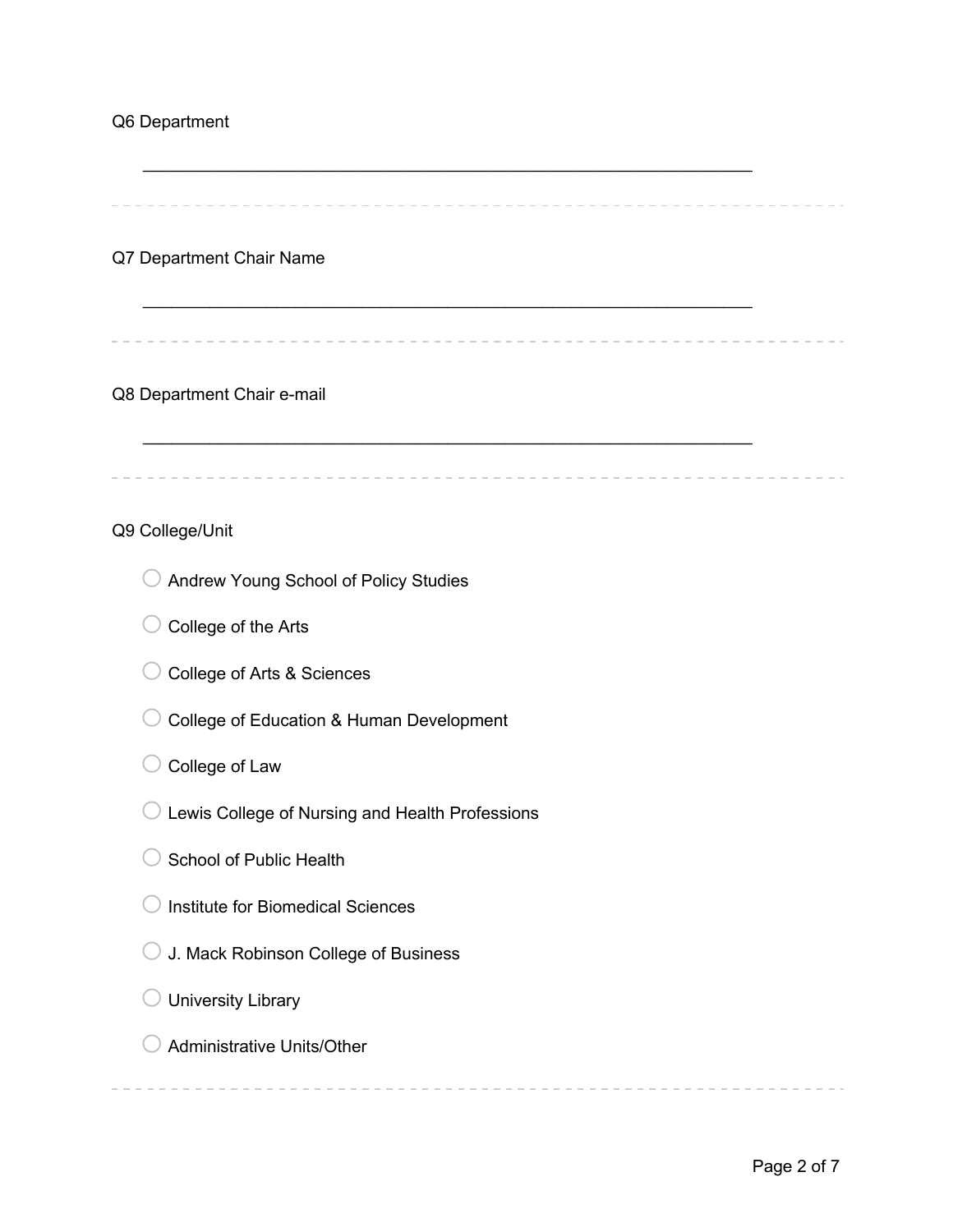|  | Q10 Please specify: |  |
|--|---------------------|--|
|  |                     |  |

| Q12 Scholarly Field Associated with Proposed Course |
|-----------------------------------------------------|
| <b>Fine Arts</b>                                    |
| Social & Behavioral Sciences                        |
| <b>Natural &amp; Computational Sciences</b>         |
| Education                                           |
| <b>Policy Studies</b>                               |
| <b>Business</b>                                     |
| Nursing & Health Professions                        |
| Humanities                                          |
| Other                                               |
|                                                     |
| Q13 Please specify:                                 |

**End of Block: Contact Information**

**Start of Block: Course Information**

## Q11 Title of Proposed Course

 $\mathcal{L}_\text{max} = \mathcal{L}_\text{max} = \mathcal{L}_\text{max} = \mathcal{L}_\text{max} = \mathcal{L}_\text{max} = \mathcal{L}_\text{max} = \mathcal{L}_\text{max} = \mathcal{L}_\text{max} = \mathcal{L}_\text{max} = \mathcal{L}_\text{max} = \mathcal{L}_\text{max} = \mathcal{L}_\text{max} = \mathcal{L}_\text{max} = \mathcal{L}_\text{max} = \mathcal{L}_\text{max} = \mathcal{L}_\text{max} = \mathcal{L}_\text{max} = \mathcal{L}_\text{max} = \mathcal{$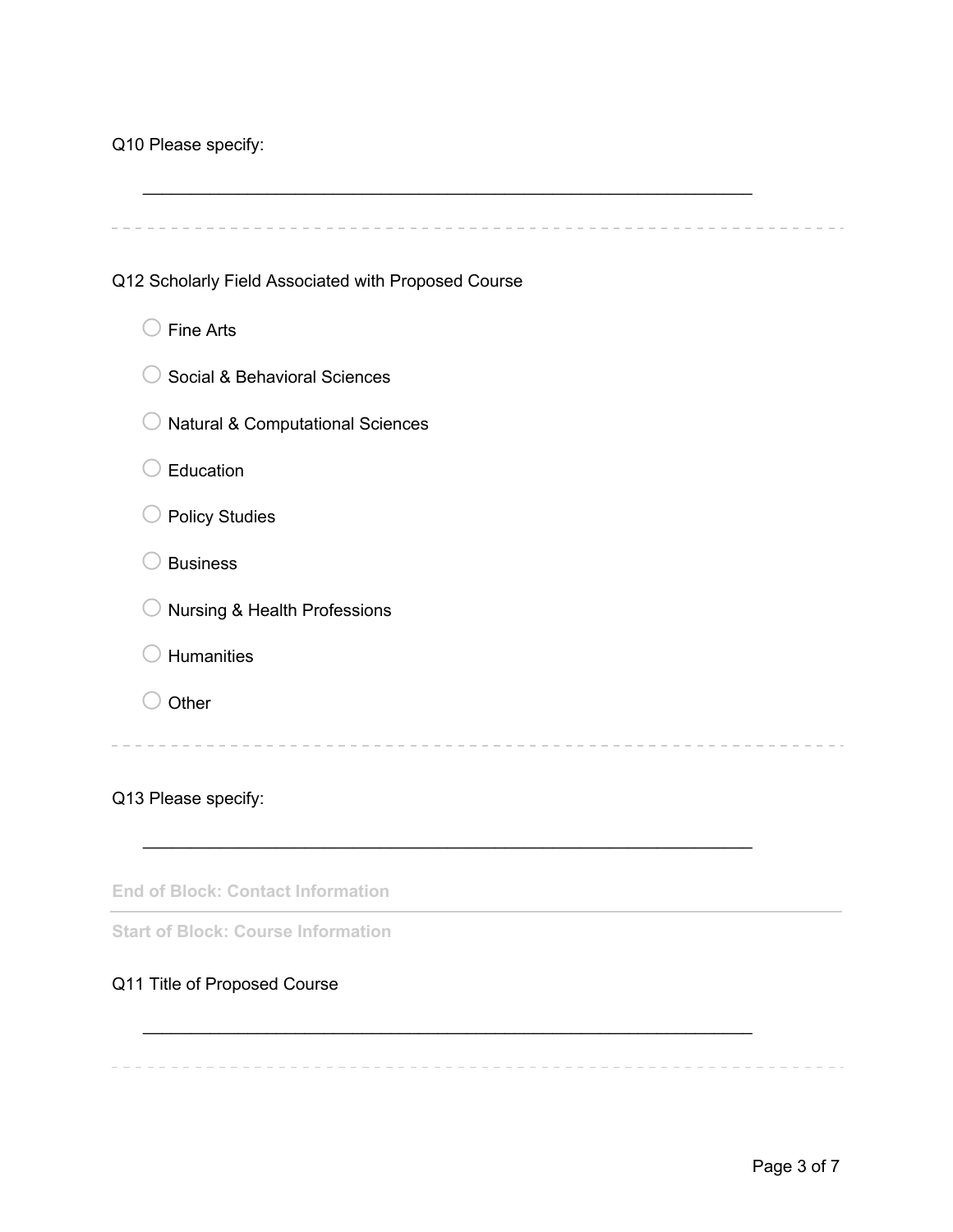Q14 My availability to teach is:

 $\bigcirc$  Fall 2022 only  $\bigcirc$  Spring 2023 only  $\bigcirc$  Both semester; I prefer Fall 2022  $\bigcirc$  Both semesters; I prefer Spring 2023  $\bigcirc$  I would like to teach both semesters. 

Q15 Thinking of your **students** as an audience, provide an overall description for the course, its topic, scope, and approach. (limit 150 words, avoid jargon or specialized/technical language.)

 $\mathcal{L}_\text{max} = \mathcal{L}_\text{max} = \mathcal{L}_\text{max} = \mathcal{L}_\text{max} = \mathcal{L}_\text{max} = \mathcal{L}_\text{max} = \mathcal{L}_\text{max} = \mathcal{L}_\text{max} = \mathcal{L}_\text{max} = \mathcal{L}_\text{max} = \mathcal{L}_\text{max} = \mathcal{L}_\text{max} = \mathcal{L}_\text{max} = \mathcal{L}_\text{max} = \mathcal{L}_\text{max} = \mathcal{L}_\text{max} = \mathcal{L}_\text{max} = \mathcal{L}_\text{max} = \mathcal{$ 

 $\mathcal{L}_\text{max} = \mathcal{L}_\text{max} = \mathcal{L}_\text{max} = \mathcal{L}_\text{max} = \mathcal{L}_\text{max} = \mathcal{L}_\text{max} = \mathcal{L}_\text{max} = \mathcal{L}_\text{max} = \mathcal{L}_\text{max} = \mathcal{L}_\text{max} = \mathcal{L}_\text{max} = \mathcal{L}_\text{max} = \mathcal{L}_\text{max} = \mathcal{L}_\text{max} = \mathcal{L}_\text{max} = \mathcal{L}_\text{max} = \mathcal{L}_\text{max} = \mathcal{L}_\text{max} = \mathcal{$ 

 $\mathcal{L}_\text{max} = \mathcal{L}_\text{max} = \mathcal{L}_\text{max} = \mathcal{L}_\text{max} = \mathcal{L}_\text{max} = \mathcal{L}_\text{max} = \mathcal{L}_\text{max} = \mathcal{L}_\text{max} = \mathcal{L}_\text{max} = \mathcal{L}_\text{max} = \mathcal{L}_\text{max} = \mathcal{L}_\text{max} = \mathcal{L}_\text{max} = \mathcal{L}_\text{max} = \mathcal{L}_\text{max} = \mathcal{L}_\text{max} = \mathcal{L}_\text{max} = \mathcal{L}_\text{max} = \mathcal{$ 

 $\mathcal{L}_\text{max} = \mathcal{L}_\text{max} = \mathcal{L}_\text{max} = \mathcal{L}_\text{max} = \mathcal{L}_\text{max} = \mathcal{L}_\text{max} = \mathcal{L}_\text{max} = \mathcal{L}_\text{max} = \mathcal{L}_\text{max} = \mathcal{L}_\text{max} = \mathcal{L}_\text{max} = \mathcal{L}_\text{max} = \mathcal{L}_\text{max} = \mathcal{L}_\text{max} = \mathcal{L}_\text{max} = \mathcal{L}_\text{max} = \mathcal{L}_\text{max} = \mathcal{L}_\text{max} = \mathcal{$ 

 $\mathcal{L}_\text{max} = \mathcal{L}_\text{max} = \mathcal{L}_\text{max} = \mathcal{L}_\text{max} = \mathcal{L}_\text{max} = \mathcal{L}_\text{max} = \mathcal{L}_\text{max} = \mathcal{L}_\text{max} = \mathcal{L}_\text{max} = \mathcal{L}_\text{max} = \mathcal{L}_\text{max} = \mathcal{L}_\text{max} = \mathcal{L}_\text{max} = \mathcal{L}_\text{max} = \mathcal{L}_\text{max} = \mathcal{L}_\text{max} = \mathcal{L}_\text{max} = \mathcal{L}_\text{max} = \mathcal{$ 

Q16 If you require funds for course activities, please provide a list of the activities, cost, and justification.

 $\mathcal{L}_\text{max} = \mathcal{L}_\text{max} = \mathcal{L}_\text{max} = \mathcal{L}_\text{max} = \mathcal{L}_\text{max} = \mathcal{L}_\text{max} = \mathcal{L}_\text{max} = \mathcal{L}_\text{max} = \mathcal{L}_\text{max} = \mathcal{L}_\text{max} = \mathcal{L}_\text{max} = \mathcal{L}_\text{max} = \mathcal{L}_\text{max} = \mathcal{L}_\text{max} = \mathcal{L}_\text{max} = \mathcal{L}_\text{max} = \mathcal{L}_\text{max} = \mathcal{L}_\text{max} = \mathcal{$ 

 $\mathcal{L}_\text{max} = \mathcal{L}_\text{max} = \mathcal{L}_\text{max} = \mathcal{L}_\text{max} = \mathcal{L}_\text{max} = \mathcal{L}_\text{max} = \mathcal{L}_\text{max} = \mathcal{L}_\text{max} = \mathcal{L}_\text{max} = \mathcal{L}_\text{max} = \mathcal{L}_\text{max} = \mathcal{L}_\text{max} = \mathcal{L}_\text{max} = \mathcal{L}_\text{max} = \mathcal{L}_\text{max} = \mathcal{L}_\text{max} = \mathcal{L}_\text{max} = \mathcal{L}_\text{max} = \mathcal{$ 

 $\mathcal{L}_\text{max} = \mathcal{L}_\text{max} = \mathcal{L}_\text{max} = \mathcal{L}_\text{max} = \mathcal{L}_\text{max} = \mathcal{L}_\text{max} = \mathcal{L}_\text{max} = \mathcal{L}_\text{max} = \mathcal{L}_\text{max} = \mathcal{L}_\text{max} = \mathcal{L}_\text{max} = \mathcal{L}_\text{max} = \mathcal{L}_\text{max} = \mathcal{L}_\text{max} = \mathcal{L}_\text{max} = \mathcal{L}_\text{max} = \mathcal{L}_\text{max} = \mathcal{L}_\text{max} = \mathcal{$ 

 $\mathcal{L}_\text{max} = \mathcal{L}_\text{max} = \mathcal{L}_\text{max} = \mathcal{L}_\text{max} = \mathcal{L}_\text{max} = \mathcal{L}_\text{max} = \mathcal{L}_\text{max} = \mathcal{L}_\text{max} = \mathcal{L}_\text{max} = \mathcal{L}_\text{max} = \mathcal{L}_\text{max} = \mathcal{L}_\text{max} = \mathcal{L}_\text{max} = \mathcal{L}_\text{max} = \mathcal{L}_\text{max} = \mathcal{L}_\text{max} = \mathcal{L}_\text{max} = \mathcal{L}_\text{max} = \mathcal{$ 

 $\mathcal{L}_\text{max} = \mathcal{L}_\text{max} = \mathcal{L}_\text{max} = \mathcal{L}_\text{max} = \mathcal{L}_\text{max} = \mathcal{L}_\text{max} = \mathcal{L}_\text{max} = \mathcal{L}_\text{max} = \mathcal{L}_\text{max} = \mathcal{L}_\text{max} = \mathcal{L}_\text{max} = \mathcal{L}_\text{max} = \mathcal{L}_\text{max} = \mathcal{L}_\text{max} = \mathcal{L}_\text{max} = \mathcal{L}_\text{max} = \mathcal{L}_\text{max} = \mathcal{L}_\text{max} = \mathcal{$ 

**End of Block: Course Information**

**Start of Block: Learning Objectives**

. . . . .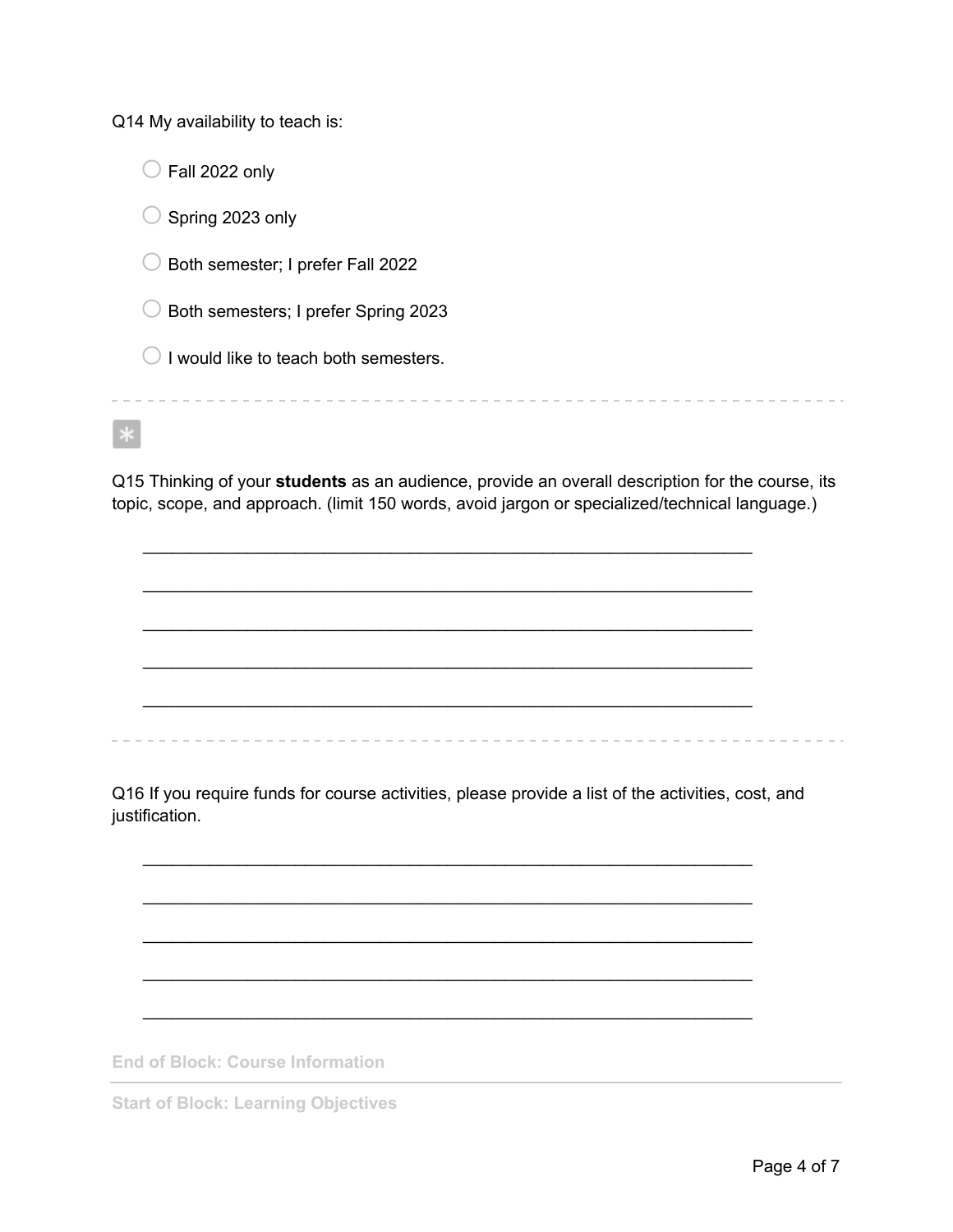Q17 Using Bloom's Taxonomy, list 3-5 learning objectives for your class.

 $\mathcal{L}_\text{max} = \mathcal{L}_\text{max} = \mathcal{L}_\text{max} = \mathcal{L}_\text{max} = \mathcal{L}_\text{max} = \mathcal{L}_\text{max} = \mathcal{L}_\text{max} = \mathcal{L}_\text{max} = \mathcal{L}_\text{max} = \mathcal{L}_\text{max} = \mathcal{L}_\text{max} = \mathcal{L}_\text{max} = \mathcal{L}_\text{max} = \mathcal{L}_\text{max} = \mathcal{L}_\text{max} = \mathcal{L}_\text{max} = \mathcal{L}_\text{max} = \mathcal{L}_\text{max} = \mathcal{$ 

 $\mathcal{L}_\text{max} = \mathcal{L}_\text{max} = \mathcal{L}_\text{max} = \mathcal{L}_\text{max} = \mathcal{L}_\text{max} = \mathcal{L}_\text{max} = \mathcal{L}_\text{max} = \mathcal{L}_\text{max} = \mathcal{L}_\text{max} = \mathcal{L}_\text{max} = \mathcal{L}_\text{max} = \mathcal{L}_\text{max} = \mathcal{L}_\text{max} = \mathcal{L}_\text{max} = \mathcal{L}_\text{max} = \mathcal{L}_\text{max} = \mathcal{L}_\text{max} = \mathcal{L}_\text{max} = \mathcal{$ 

 $\mathcal{L}_\text{max} = \mathcal{L}_\text{max} = \mathcal{L}_\text{max} = \mathcal{L}_\text{max} = \mathcal{L}_\text{max} = \mathcal{L}_\text{max} = \mathcal{L}_\text{max} = \mathcal{L}_\text{max} = \mathcal{L}_\text{max} = \mathcal{L}_\text{max} = \mathcal{L}_\text{max} = \mathcal{L}_\text{max} = \mathcal{L}_\text{max} = \mathcal{L}_\text{max} = \mathcal{L}_\text{max} = \mathcal{L}_\text{max} = \mathcal{L}_\text{max} = \mathcal{L}_\text{max} = \mathcal{$ 

 $\mathcal{L}_\text{max} = \mathcal{L}_\text{max} = \mathcal{L}_\text{max} = \mathcal{L}_\text{max} = \mathcal{L}_\text{max} = \mathcal{L}_\text{max} = \mathcal{L}_\text{max} = \mathcal{L}_\text{max} = \mathcal{L}_\text{max} = \mathcal{L}_\text{max} = \mathcal{L}_\text{max} = \mathcal{L}_\text{max} = \mathcal{L}_\text{max} = \mathcal{L}_\text{max} = \mathcal{L}_\text{max} = \mathcal{L}_\text{max} = \mathcal{L}_\text{max} = \mathcal{L}_\text{max} = \mathcal{$ 

 $\mathcal{L}_\text{max} = \mathcal{L}_\text{max} = \mathcal{L}_\text{max} = \mathcal{L}_\text{max} = \mathcal{L}_\text{max} = \mathcal{L}_\text{max} = \mathcal{L}_\text{max} = \mathcal{L}_\text{max} = \mathcal{L}_\text{max} = \mathcal{L}_\text{max} = \mathcal{L}_\text{max} = \mathcal{L}_\text{max} = \mathcal{L}_\text{max} = \mathcal{L}_\text{max} = \mathcal{L}_\text{max} = \mathcal{L}_\text{max} = \mathcal{L}_\text{max} = \mathcal{L}_\text{max} = \mathcal{$ 

 $\mathcal{L}_\text{max} = \mathcal{L}_\text{max} = \mathcal{L}_\text{max} = \mathcal{L}_\text{max} = \mathcal{L}_\text{max} = \mathcal{L}_\text{max} = \mathcal{L}_\text{max} = \mathcal{L}_\text{max} = \mathcal{L}_\text{max} = \mathcal{L}_\text{max} = \mathcal{L}_\text{max} = \mathcal{L}_\text{max} = \mathcal{L}_\text{max} = \mathcal{L}_\text{max} = \mathcal{L}_\text{max} = \mathcal{L}_\text{max} = \mathcal{L}_\text{max} = \mathcal{L}_\text{max} = \mathcal{$ 

 $\mathcal{L}_\text{max} = \mathcal{L}_\text{max} = \mathcal{L}_\text{max} = \mathcal{L}_\text{max} = \mathcal{L}_\text{max} = \mathcal{L}_\text{max} = \mathcal{L}_\text{max} = \mathcal{L}_\text{max} = \mathcal{L}_\text{max} = \mathcal{L}_\text{max} = \mathcal{L}_\text{max} = \mathcal{L}_\text{max} = \mathcal{L}_\text{max} = \mathcal{L}_\text{max} = \mathcal{L}_\text{max} = \mathcal{L}_\text{max} = \mathcal{L}_\text{max} = \mathcal{L}_\text{max} = \mathcal{$ 

 $\mathcal{L}_\text{max} = \mathcal{L}_\text{max} = \mathcal{L}_\text{max} = \mathcal{L}_\text{max} = \mathcal{L}_\text{max} = \mathcal{L}_\text{max} = \mathcal{L}_\text{max} = \mathcal{L}_\text{max} = \mathcal{L}_\text{max} = \mathcal{L}_\text{max} = \mathcal{L}_\text{max} = \mathcal{L}_\text{max} = \mathcal{L}_\text{max} = \mathcal{L}_\text{max} = \mathcal{L}_\text{max} = \mathcal{L}_\text{max} = \mathcal{L}_\text{max} = \mathcal{L}_\text{max} = \mathcal{$ 

 $\mathcal{L}_\text{max} = \mathcal{L}_\text{max} = \mathcal{L}_\text{max} = \mathcal{L}_\text{max} = \mathcal{L}_\text{max} = \mathcal{L}_\text{max} = \mathcal{L}_\text{max} = \mathcal{L}_\text{max} = \mathcal{L}_\text{max} = \mathcal{L}_\text{max} = \mathcal{L}_\text{max} = \mathcal{L}_\text{max} = \mathcal{L}_\text{max} = \mathcal{L}_\text{max} = \mathcal{L}_\text{max} = \mathcal{L}_\text{max} = \mathcal{L}_\text{max} = \mathcal{L}_\text{max} = \mathcal{$ 

Q18 List 3-5 career-readiness objectives that align with the College-to-Career QEP. (Please see https://collegetocareer.gsu.edu/where you will find the Skills Builder Tool that can help you think about these objectives and how they map onto the NACE competencies.)

Q19 What High Impact Pedagogical (HIP) practices will you include in your course? (check all that apply).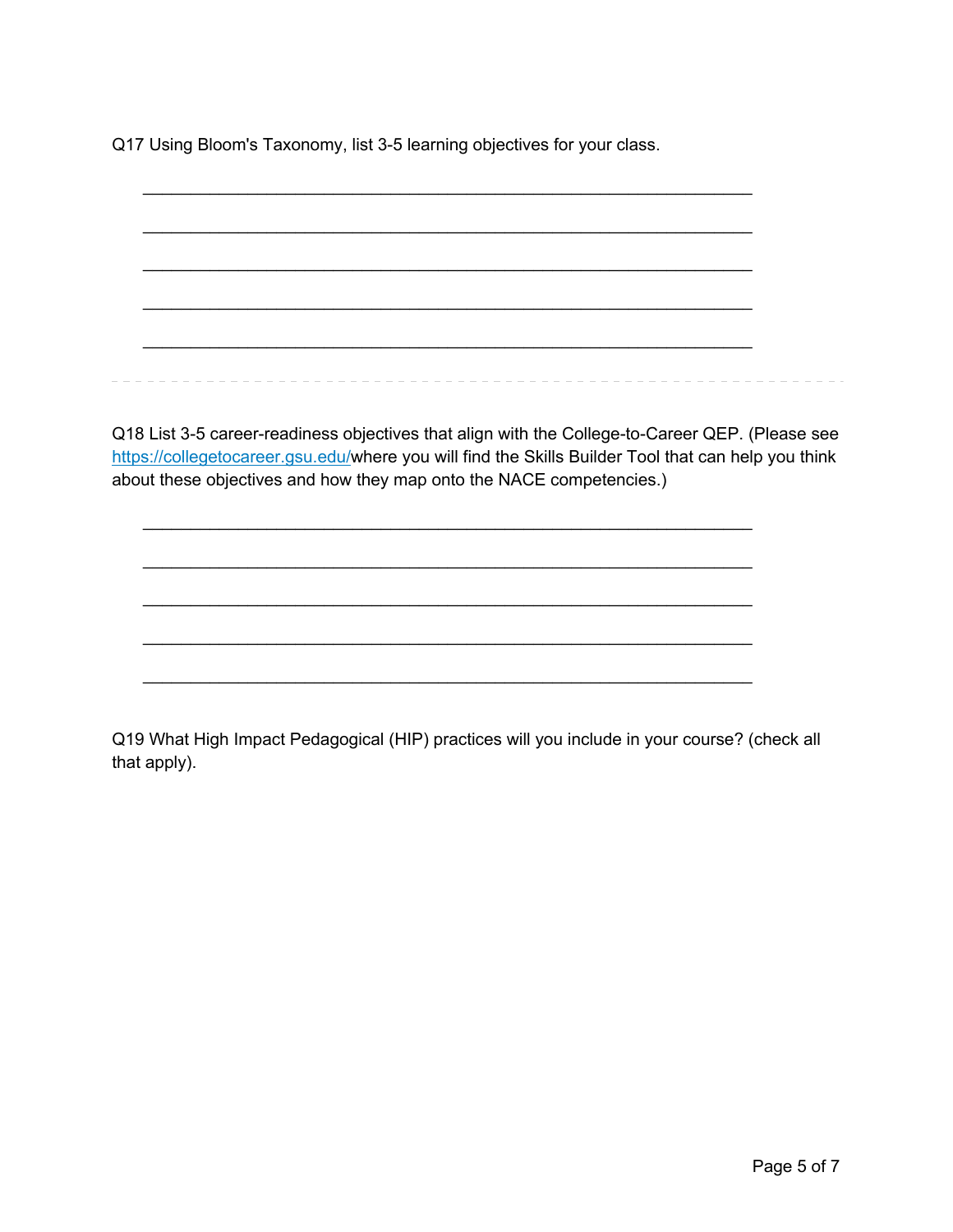See the following website for more information: https://www.aacu.org/resources/high-impactpractices

| <b>Writing Intensive Course</b>               |
|-----------------------------------------------|
| <b>Collaborative Assignments and Projects</b> |
| Undergraduate Research                        |
| <b>Global Learning/Diversity</b>              |
| e-portfolios                                  |
| Service Learning                              |
| <b>Community-Based Learning</b>               |
|                                               |

Q20 Please describe the pedagogical strategies that you will use in your course to support an inclusive academic space and highlight the diverse identities represented in your classroom (e.g., race, ethnicity, gender identity, gender expression, socioeconomic status, ability, religious affilitation)

| Content, curriculum, and theme of the class |
|---------------------------------------------|
| <b>Pedagogical Practices</b>                |
| <b>Equitable Grading Practices</b>          |
| other                                       |
|                                             |

 $\mathcal{L}_\text{max} = \mathcal{L}_\text{max} = \mathcal{L}_\text{max} = \mathcal{L}_\text{max} = \mathcal{L}_\text{max} = \mathcal{L}_\text{max} = \mathcal{L}_\text{max} = \mathcal{L}_\text{max} = \mathcal{L}_\text{max} = \mathcal{L}_\text{max} = \mathcal{L}_\text{max} = \mathcal{L}_\text{max} = \mathcal{L}_\text{max} = \mathcal{L}_\text{max} = \mathcal{L}_\text{max} = \mathcal{L}_\text{max} = \mathcal{L}_\text{max} = \mathcal{L}_\text{max} = \mathcal{$ 

Q21 Please specify: